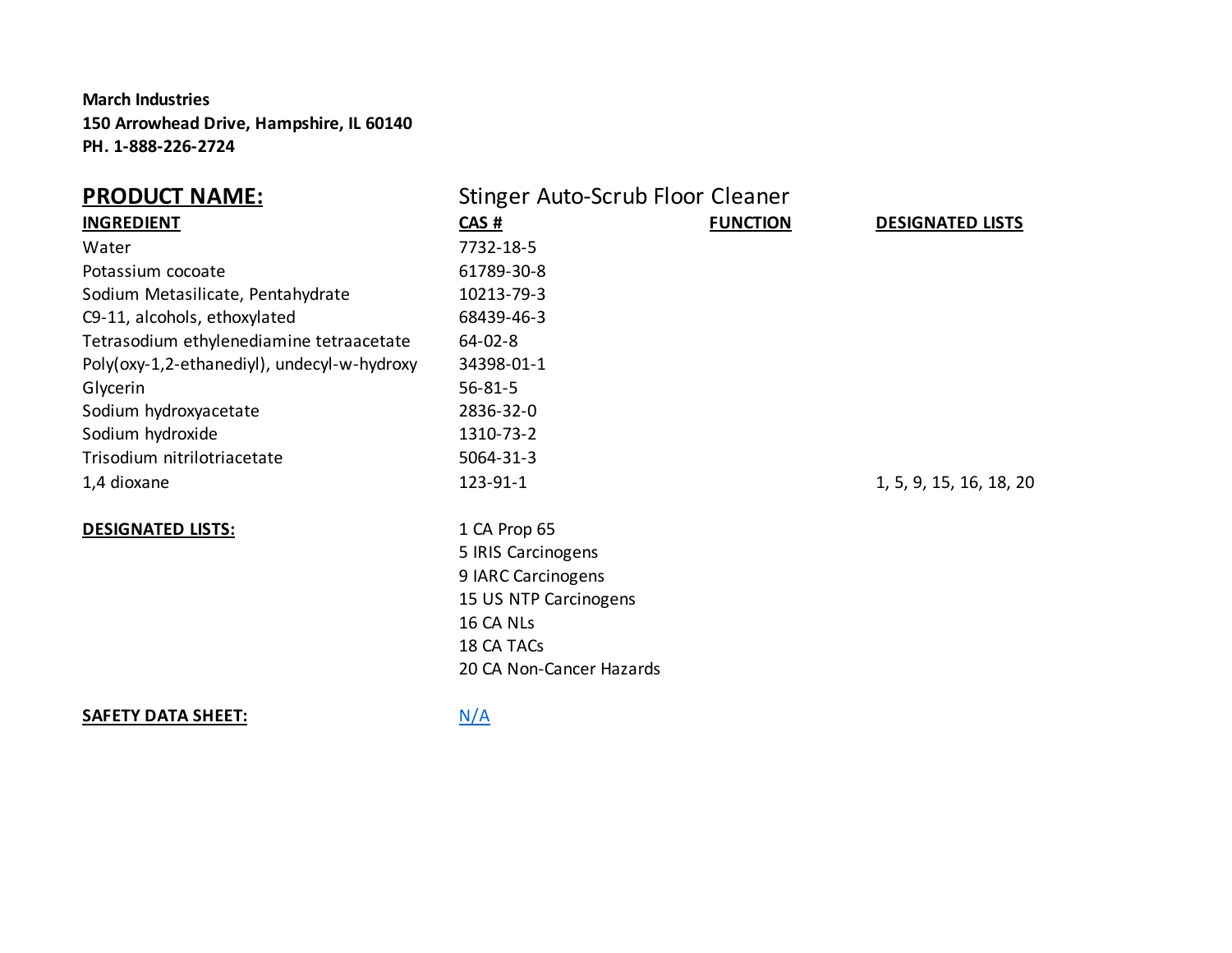**Trade name: Auto-Scrub Floor Cleaner**

**STEARNS.** 

| 1 Identification of the substance/mixture and of the company/undertaking                                                                                                                                                                                                                                                                                                                                                                               |                                                                                                                                                                        |  |  |
|--------------------------------------------------------------------------------------------------------------------------------------------------------------------------------------------------------------------------------------------------------------------------------------------------------------------------------------------------------------------------------------------------------------------------------------------------------|------------------------------------------------------------------------------------------------------------------------------------------------------------------------|--|--|
| • 1.1 Product identifier                                                                                                                                                                                                                                                                                                                                                                                                                               |                                                                                                                                                                        |  |  |
| • Trade name: Auto-Scrub Floor Cleaner<br>ST-727                                                                                                                                                                                                                                                                                                                                                                                                       |                                                                                                                                                                        |  |  |
| • Article number: GI 12                                                                                                                                                                                                                                                                                                                                                                                                                                |                                                                                                                                                                        |  |  |
| • 1.2 Relevant identified uses of the substance or mixture and uses advised against<br>No further relevant information available.                                                                                                                                                                                                                                                                                                                      |                                                                                                                                                                        |  |  |
| . Application of the substance / the preparation Floor cleaner                                                                                                                                                                                                                                                                                                                                                                                         |                                                                                                                                                                        |  |  |
| <b>Product dilution information:</b> 4.0 fl. oz. (118 ml) per 8 gallons (30 L) of water.                                                                                                                                                                                                                                                                                                                                                               |                                                                                                                                                                        |  |  |
| • 1.3 Details of the supplier of the Safety Data Sheet<br><b>Stearns Packaging Corporation</b><br>4200 Sycamore Avenue (53714)<br>PO Box 3216<br>Madison, WI 53704-0216<br>Phone: 800-655-5008<br>Email: stearns@stearnspkg.com<br>Website: www.stearnspkg.com<br>• 1.4 Emergency telephone number:<br>ChemTel Inc.<br>(800) 255-3924, +1 (813) 248-0585                                                                                               |                                                                                                                                                                        |  |  |
|                                                                                                                                                                                                                                                                                                                                                                                                                                                        |                                                                                                                                                                        |  |  |
|                                                                                                                                                                                                                                                                                                                                                                                                                                                        |                                                                                                                                                                        |  |  |
|                                                                                                                                                                                                                                                                                                                                                                                                                                                        |                                                                                                                                                                        |  |  |
| <b>Product as SOLD</b>                                                                                                                                                                                                                                                                                                                                                                                                                                 | <b>Product at USE DILUTION</b>                                                                                                                                         |  |  |
| GHS05 corrosion                                                                                                                                                                                                                                                                                                                                                                                                                                        | Not classified.                                                                                                                                                        |  |  |
| Eye Dam. 1 H318 Causes serious eye damage.                                                                                                                                                                                                                                                                                                                                                                                                             | Not classified.                                                                                                                                                        |  |  |
| GHS07                                                                                                                                                                                                                                                                                                                                                                                                                                                  | No pictogram                                                                                                                                                           |  |  |
| Skin Irrit. 2<br>H315<br>Causes skin irritation.                                                                                                                                                                                                                                                                                                                                                                                                       | Not classified.                                                                                                                                                        |  |  |
|                                                                                                                                                                                                                                                                                                                                                                                                                                                        |                                                                                                                                                                        |  |  |
|                                                                                                                                                                                                                                                                                                                                                                                                                                                        |                                                                                                                                                                        |  |  |
| The product has to be labeled due to the calculation<br>procedure of the "General Classification guideline for<br>preparations of the EU" in the latest valid version.                                                                                                                                                                                                                                                                                 | The product has to be labeled due to the calculation<br>procedure of the "General Classification guideline for<br>preparations of the EU" in the latest valid version. |  |  |
|                                                                                                                                                                                                                                                                                                                                                                                                                                                        |                                                                                                                                                                        |  |  |
| 2 Hazards identification<br>• 2.1 Classification of the substance or mixture<br>• Classification according to Regulation (EC) No 1272/2008<br>• Classification according to Directive 67/548/EEC or Directive 1999/45/EC<br>. Information concerning particular hazards for human and environment:<br>• Classification system:<br>The classification is according to the latest editions of the EU-lists, and extended by company and literature data. |                                                                                                                                                                        |  |  |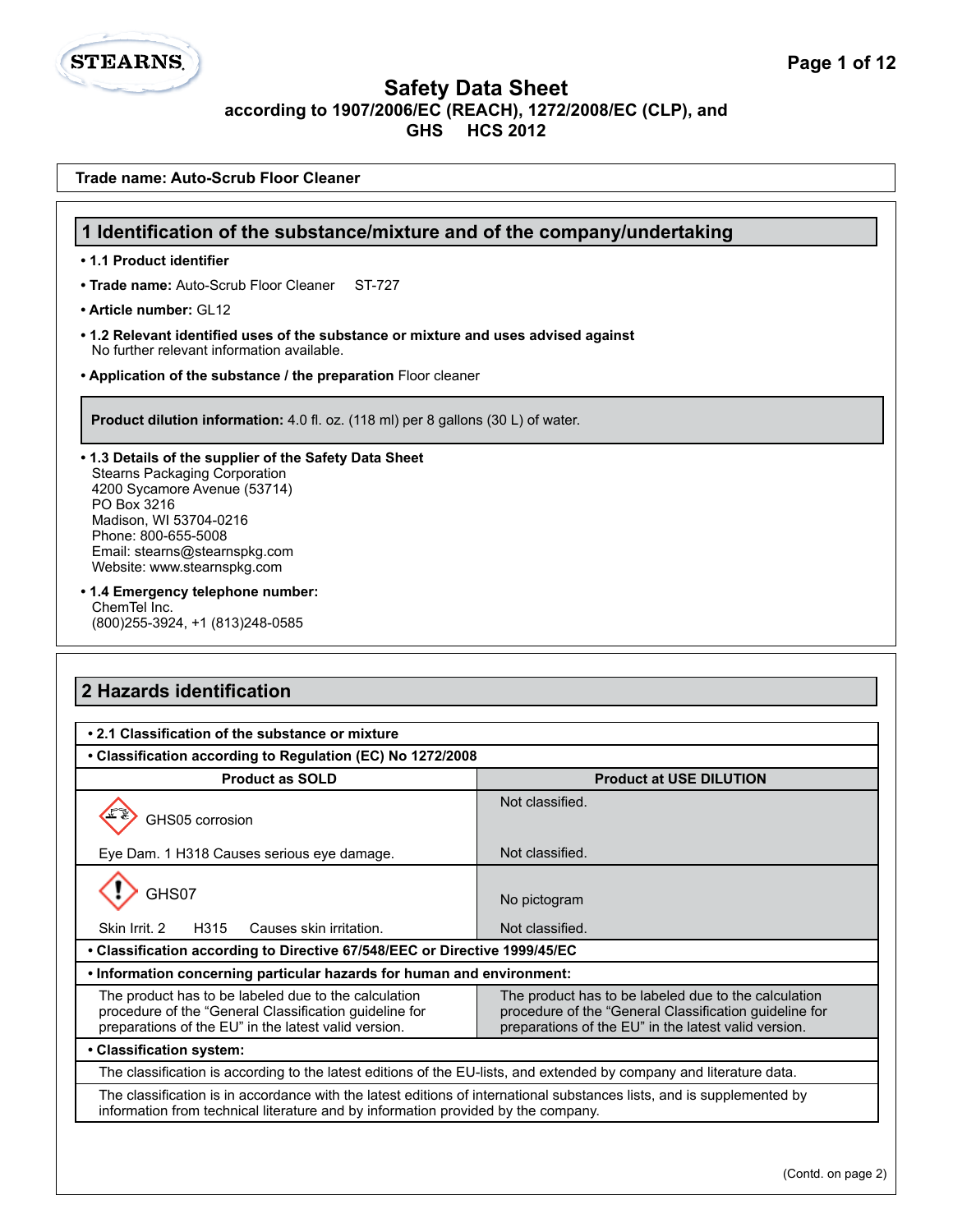| <b>Trade name: Auto-Scrub Floor Cleaner</b>                                                                                                                                                                                                                                                                                                                                                                                                                                                                                                   |                                                                                                                                                                                            |  |  |
|-----------------------------------------------------------------------------------------------------------------------------------------------------------------------------------------------------------------------------------------------------------------------------------------------------------------------------------------------------------------------------------------------------------------------------------------------------------------------------------------------------------------------------------------------|--------------------------------------------------------------------------------------------------------------------------------------------------------------------------------------------|--|--|
|                                                                                                                                                                                                                                                                                                                                                                                                                                                                                                                                               | (Contd. from page 1)                                                                                                                                                                       |  |  |
| · Additional information:                                                                                                                                                                                                                                                                                                                                                                                                                                                                                                                     |                                                                                                                                                                                            |  |  |
| Concentrated product is corrosive as shown in this document. When diluted at least 1:1 (50% or less solution) with water,<br>product is non-hazardous.                                                                                                                                                                                                                                                                                                                                                                                        |                                                                                                                                                                                            |  |  |
| • 2.2 Label elements                                                                                                                                                                                                                                                                                                                                                                                                                                                                                                                          |                                                                                                                                                                                            |  |  |
| • Labeling according to Regulation (EC) No 1272/2008                                                                                                                                                                                                                                                                                                                                                                                                                                                                                          |                                                                                                                                                                                            |  |  |
| <b>Product as SOLD</b>                                                                                                                                                                                                                                                                                                                                                                                                                                                                                                                        | <b>Product at USE DILUTION</b>                                                                                                                                                             |  |  |
| The product is classified and labeled according to the CLP regulation.                                                                                                                                                                                                                                                                                                                                                                                                                                                                        | The mixture does not meet the criteria for classification.                                                                                                                                 |  |  |
| • Hazard pictograms                                                                                                                                                                                                                                                                                                                                                                                                                                                                                                                           |                                                                                                                                                                                            |  |  |
|                                                                                                                                                                                                                                                                                                                                                                                                                                                                                                                                               | None                                                                                                                                                                                       |  |  |
| GHS05                                                                                                                                                                                                                                                                                                                                                                                                                                                                                                                                         |                                                                                                                                                                                            |  |  |
| · Signal word Danger                                                                                                                                                                                                                                                                                                                                                                                                                                                                                                                          | None                                                                                                                                                                                       |  |  |
| • Hazard-determining components of labelling:                                                                                                                                                                                                                                                                                                                                                                                                                                                                                                 |                                                                                                                                                                                            |  |  |
| tetrasodium ethylenediaminetetraacetate<br>tetrasodium ethylenediaminetetraacetate<br>disodium metasilicate<br>disodium metasilicate                                                                                                                                                                                                                                                                                                                                                                                                          |                                                                                                                                                                                            |  |  |
| • Hazard statements                                                                                                                                                                                                                                                                                                                                                                                                                                                                                                                           |                                                                                                                                                                                            |  |  |
| H315 Causes skin irritation.<br>H318 Causes serious eye damage.                                                                                                                                                                                                                                                                                                                                                                                                                                                                               | None                                                                                                                                                                                       |  |  |
| • Precautionary statements                                                                                                                                                                                                                                                                                                                                                                                                                                                                                                                    |                                                                                                                                                                                            |  |  |
| P280 Wear protective gloves/eye protection.<br>P264 Wash hands thoroughly after handling.<br>P302+P352 IF ON SKIN: Take off contaminated clothing<br>and wash before reuse. Wash with plenty of water. If<br>skin irritation occurs: Get medical advice/attention.<br>P305+P351+P338+P337+P310 IF IN EYES: Rinse<br>cautiously with water for several minutes. Remove<br>contact lenses, if present and easy to do. Continue<br>rinsing. Immediately call a POISON CENTER/doctor.<br>If eye irritation persists get medical advice/attention. | IF IN EYES: Rinse cautiously with water for several<br>minutes. Remove contact lenses if present and easy to<br>do. Continue rinsing. If eye irritation persists get medical<br>attention. |  |  |

# **3 Composition/information on ingredients**

#### **• 3.2 Mixtures**

**• Description:** Mixture of substances listed below with nonhazardous additions.

| • Dangerous components:                         |                                                                       |           |
|-------------------------------------------------|-----------------------------------------------------------------------|-----------|
| CAS: 68439-46-3                                 | alcohols, C9-11, ethoxylated                                          | $< 5.0\%$ |
| NLP: 500-446-0                                  | Xi R36/38                                                             |           |
|                                                 | Skin Irrit. 2, H315, Eye Irrit. 2A, H319                              |           |
| CAS: 64-02-8                                    | tetrasodium ethylenediaminetetraacetate                               | $< 3.0\%$ |
| EINECS: 200-573-9<br>Index number: 607-428-00-2 | $X$ <sub>Xn</sub> R <sub>22</sub> : $X$ <sub>Xi</sub> R <sub>41</sub> |           |
|                                                 | $\left\langle \mathbb{R}\right\rangle$<br>Eye Dam. 1, H318            |           |
|                                                 | Acute Tox. 4, H302                                                    |           |

(Contd. on page 3)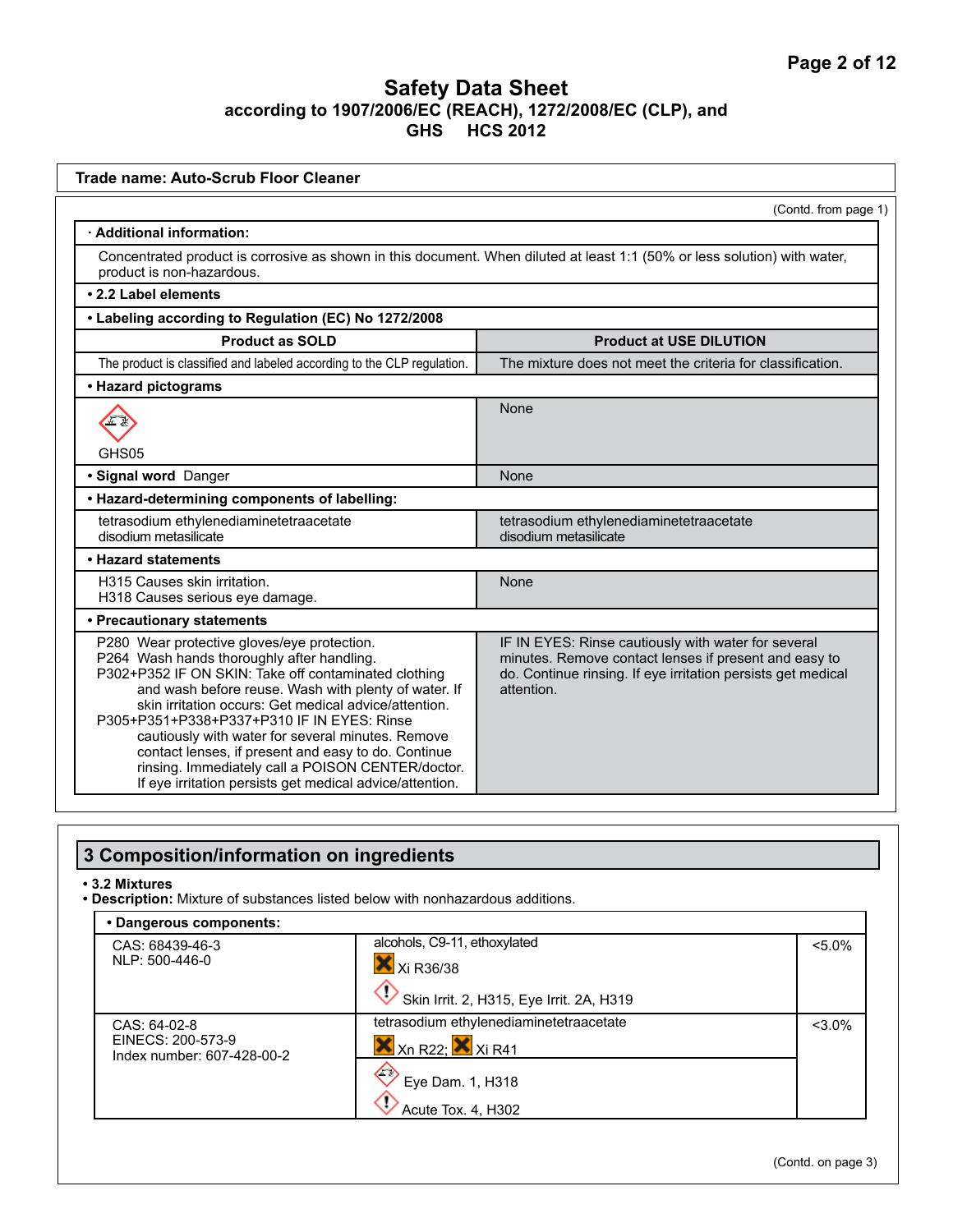#### **Trade name: Auto-Scrub Floor Cleaner** (Contd. from page 2)disodium metasilicate  $\sim$  2.0% CAS: 6834-92-0 EINECS: 229-912-9 C R34; Xi R37 Index number: 014-010-00-8  $\Leftrightarrow$  Skin Corr. 1B, H314, Eye Dam. 1, H318  $\bigcirc$  STOT SE 3, H335

**• Additional information:** For the wording of the listed risk phrases refer to section 16.

| .4.1 Description of first aid measures                                                                                                                                                                                                                              |                                                                                                                                                                             |
|---------------------------------------------------------------------------------------------------------------------------------------------------------------------------------------------------------------------------------------------------------------------|-----------------------------------------------------------------------------------------------------------------------------------------------------------------------------|
| <b>Product as SOLD</b>                                                                                                                                                                                                                                              | <b>Product at USE DILUTION</b>                                                                                                                                              |
| · General information: No special measures required.                                                                                                                                                                                                                | No special measures required.                                                                                                                                               |
| • After inhalation: Supply fresh air; consult doctor in case of<br>complaints.                                                                                                                                                                                      | Remove victim to fresh air and keep comfortable for<br>breathing.                                                                                                           |
| • After skin contact:<br>Immediately rinse with water.<br>If skin irritation continues, consult a doctor.                                                                                                                                                           | Immediately rinse with water.<br>If skin irritation continues, consult a doctor.                                                                                            |
| • After eye contact:<br>Remove contact lenses if worn.<br>Rinse opened eye for several minutes under running water.<br>Then consult a doctor.                                                                                                                       | Rinse cautiously with water for several minutes. Remove<br>contact lenses if present and easy to do. Continue rinsing.<br>If eye irritation persists get medical attention. |
| • After swallowing:<br>Rinse out mouth and then drink plenty of water.<br>Do not induce vomiting; call for medical help immediately.                                                                                                                                | Rinse mouth. Do NOT induce vomiting. Call a POISON<br>CENTER or doctor/physician if you feel unwell.                                                                        |
| • 4.2 Most important symptoms and effects, both acute<br>and delayed<br>Cramp<br>Nausea<br><b>Thirst</b><br>Coughing<br>Allergic reactions                                                                                                                          | No known effects.                                                                                                                                                           |
| • Hazards<br>No further relevant information available.                                                                                                                                                                                                             | No known effects.                                                                                                                                                           |
| . 4.3 Indication of any immediate medical attention and special treatment needed                                                                                                                                                                                    |                                                                                                                                                                             |
| Treat skin and mucous membrane with antihistamine and<br>corticoid preparations.<br>In cases of irritation to the lungs, initial treatment with corti-<br>cal steroid inhalants.<br>Medical supervision for at least 48 hours.<br>If swallowed, gastric irrigation. | Treat symptomatically.                                                                                                                                                      |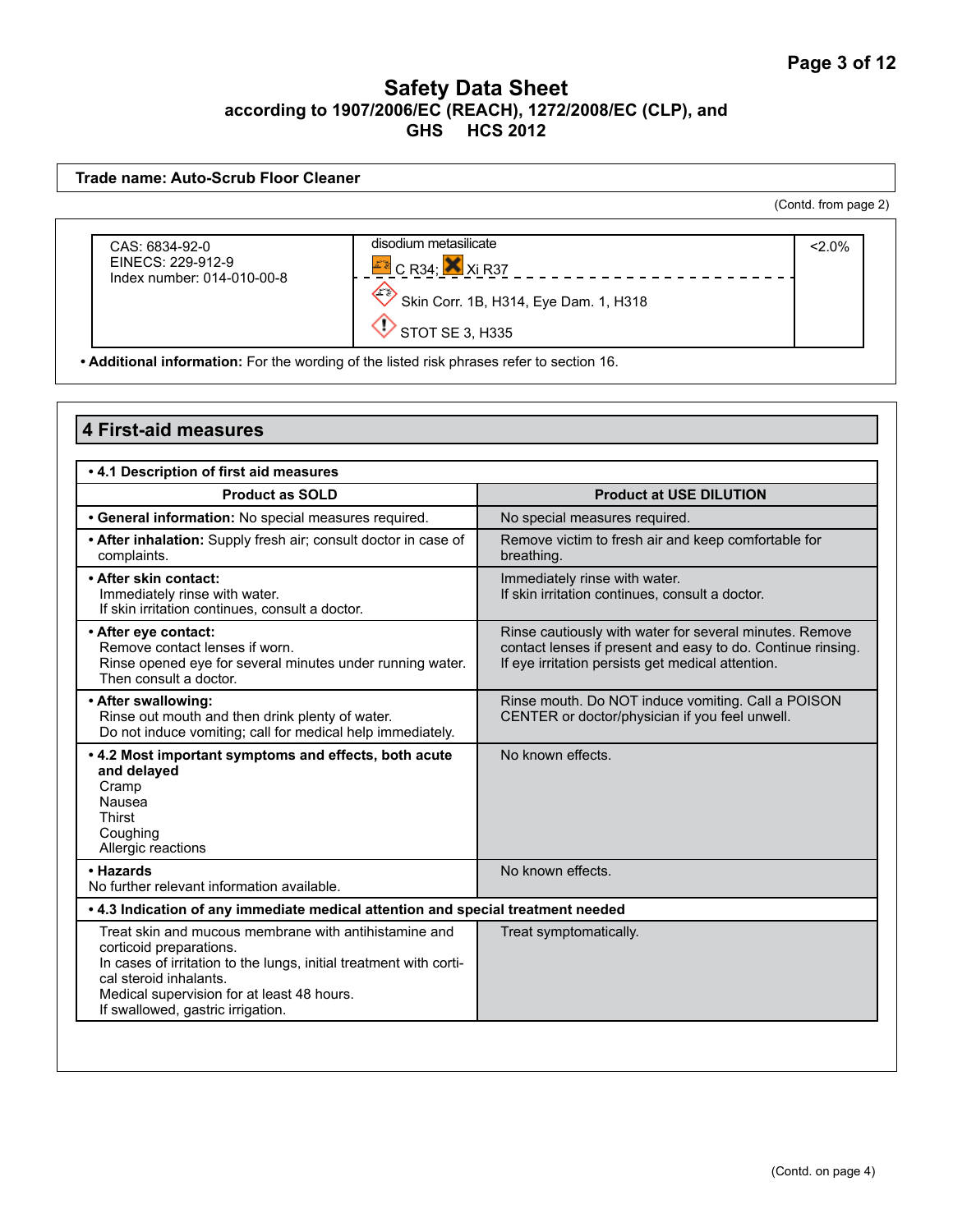**Trade name: Auto-Scrub Floor Cleaner**

(Contd. from page 3)

#### **5 Fire-fighting measures**

#### **• 5.1 Extinguishing media**

**• Suitable extinguishing agents:** 

CO2, powder or water spray. Fight larger fires with water spray or alcohol resistant foam.

- **For safety reasons unsuitable extinguishing agents:** None.
- **5.2 Special hazards arising from the substance or mixture** No further relevant information available.
- **5.3 Advice for firefighters**
- **Protective equipment:** Wear self-contained respiratory protective device. Wear fully protective suit.
- **Additional information** No further relevant information available.

#### **6 Accidental release measures**

| • 6.1 Personal precautions, protective equipment and emergency procedures                                                                                                                    |                                                                                                                                                                     |  |  |
|----------------------------------------------------------------------------------------------------------------------------------------------------------------------------------------------|---------------------------------------------------------------------------------------------------------------------------------------------------------------------|--|--|
| <b>Product at USE DILUTION</b><br><b>Product as SOLD</b>                                                                                                                                     |                                                                                                                                                                     |  |  |
| Ensure adequate ventilation<br>Product forms slippery surface when combined with water.                                                                                                      | Use personal protective equipment as required.                                                                                                                      |  |  |
| .6.2 Environmental precautions:                                                                                                                                                              |                                                                                                                                                                     |  |  |
| Avoid contact of large amounts of spilled material and run off<br>Dilute with plenty of water.<br>Do not allow to enter sewers/ surface or ground water.<br>with soil and surface waterways. |                                                                                                                                                                     |  |  |
| .6.3 Methods and material for containment and cleaning up:                                                                                                                                   |                                                                                                                                                                     |  |  |
| Absorb with liquid-binding material (sand, diatomite, acid<br>binders, universal binders, sawdust).<br>Ensure adequate ventilation.                                                          | Large Spills: Flush area with water. Prevent entry into water-<br>ways.<br>Small Spills: Wipe up with absorbent material.                                           |  |  |
| • 6.4 Reference to other sections                                                                                                                                                            |                                                                                                                                                                     |  |  |
| See Section 7 for information on safe handling.<br>See Section 8 for information on personal protection<br>equipment.<br>See Section 13 for disposal information.                            | See Section 7 for information on safe handling.<br>See Section 8 for information on personal protection equip-<br>ment.<br>See Section 13 for disposal information. |  |  |

## **7 Handling and storage • 7.1 Precautions for safe handling Product as SOLD Product at USE DILUTION** Ensure good ventilation/exhaustion at the workplace. Prevent formation of aerosols. No special measures required. **• Information about fire - and explosion protection:**  No special measures required. No special measures required.

(Contd. on page 5)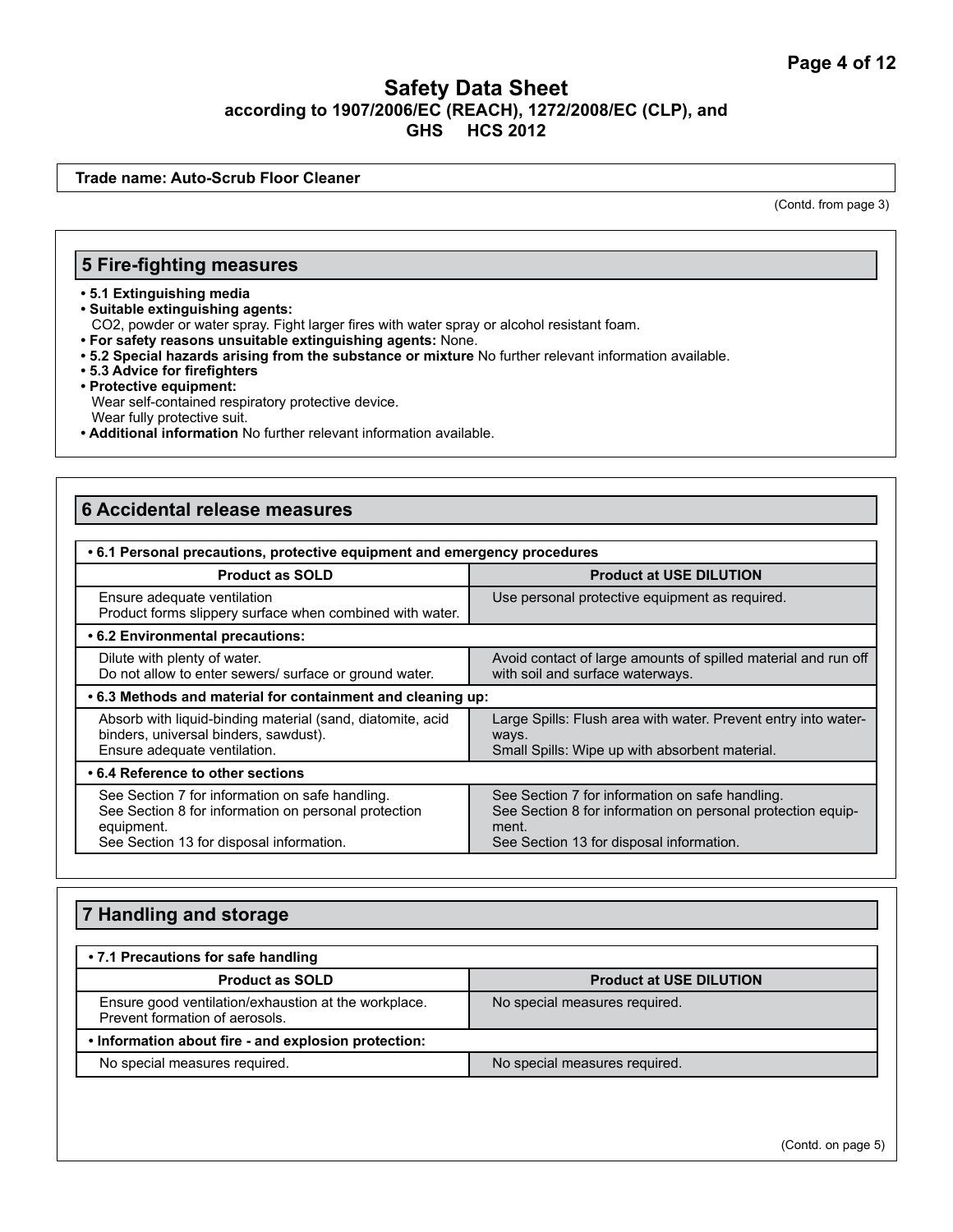**Trade name: Auto-Scrub Floor Cleaner**

(Contd. from page 4)

| <b>Product as SOLD</b>                                               | <b>Product at USE DILUTION</b>    |  |
|----------------------------------------------------------------------|-----------------------------------|--|
| • 7.2 Conditions for safe storage, including any incompatibilities   |                                   |  |
| • Storage:                                                           |                                   |  |
| . Requirements to be met by storerooms and receptacles:              |                                   |  |
| No special requirements.                                             | Keep out of reach of children.    |  |
| . Information about storage in one common storage facility:          |                                   |  |
| Store away from foodstuffs.                                          | No storage precautions necessary. |  |
| • Further information about storage conditions:                      |                                   |  |
| Keep container tightly sealed.<br>Protect from freezing.             | No storage precautions necessary. |  |
| • 7.3 Specific end use(s) No further relevant information available. |                                   |  |

| 8 Exposure controls/personal protection                                                                                                                                                                                                                                                                                                    |                                                                              |  |  |
|--------------------------------------------------------------------------------------------------------------------------------------------------------------------------------------------------------------------------------------------------------------------------------------------------------------------------------------------|------------------------------------------------------------------------------|--|--|
|                                                                                                                                                                                                                                                                                                                                            |                                                                              |  |  |
| . Additional information about design of technical facilities: No further data; see item 7.                                                                                                                                                                                                                                                |                                                                              |  |  |
| <b>Product as SOLD</b><br><b>Product at USE DILUTION</b>                                                                                                                                                                                                                                                                                   |                                                                              |  |  |
| • 8.1 Control parameters                                                                                                                                                                                                                                                                                                                   |                                                                              |  |  |
| . Ingredients with limit values that require monitoring at the workplace:                                                                                                                                                                                                                                                                  |                                                                              |  |  |
| The product does not contain any relevant quantities of<br>materials with critical values that have to be monitored at<br>the workplace.<br>• DNELs No further relevant information available.<br>• PNECs No further relevant information available.<br>• Additional information: The lists valid during the making<br>were used as basis. | Not applicable                                                               |  |  |
| • 8.2 Exposure controls                                                                                                                                                                                                                                                                                                                    |                                                                              |  |  |
| • Personal protective equipment:                                                                                                                                                                                                                                                                                                           |                                                                              |  |  |
| • General protective and hygienic measures:                                                                                                                                                                                                                                                                                                |                                                                              |  |  |
| The usual precautionary measures are to be adhered to<br>when handling chemicals.<br>Keep away from foodstuffs, beverages and feed.<br>Immediately remove all soiled and contaminated clothing.<br>Wash hands before breaks and at the end of work.<br>Avoid contact with the eyes and skin.                                               | Not required under normal conditions of use.                                 |  |  |
| • Respiratory protection:                                                                                                                                                                                                                                                                                                                  |                                                                              |  |  |
| Not required under normal conditions of use.<br>Use suitable respiratory protective device in case of insuf-<br>ficient ventilation.<br>Use suitable respiratory protective device when high con-<br>centrations are present.                                                                                                              | A respirator is not required under normal and intended<br>conditions of use. |  |  |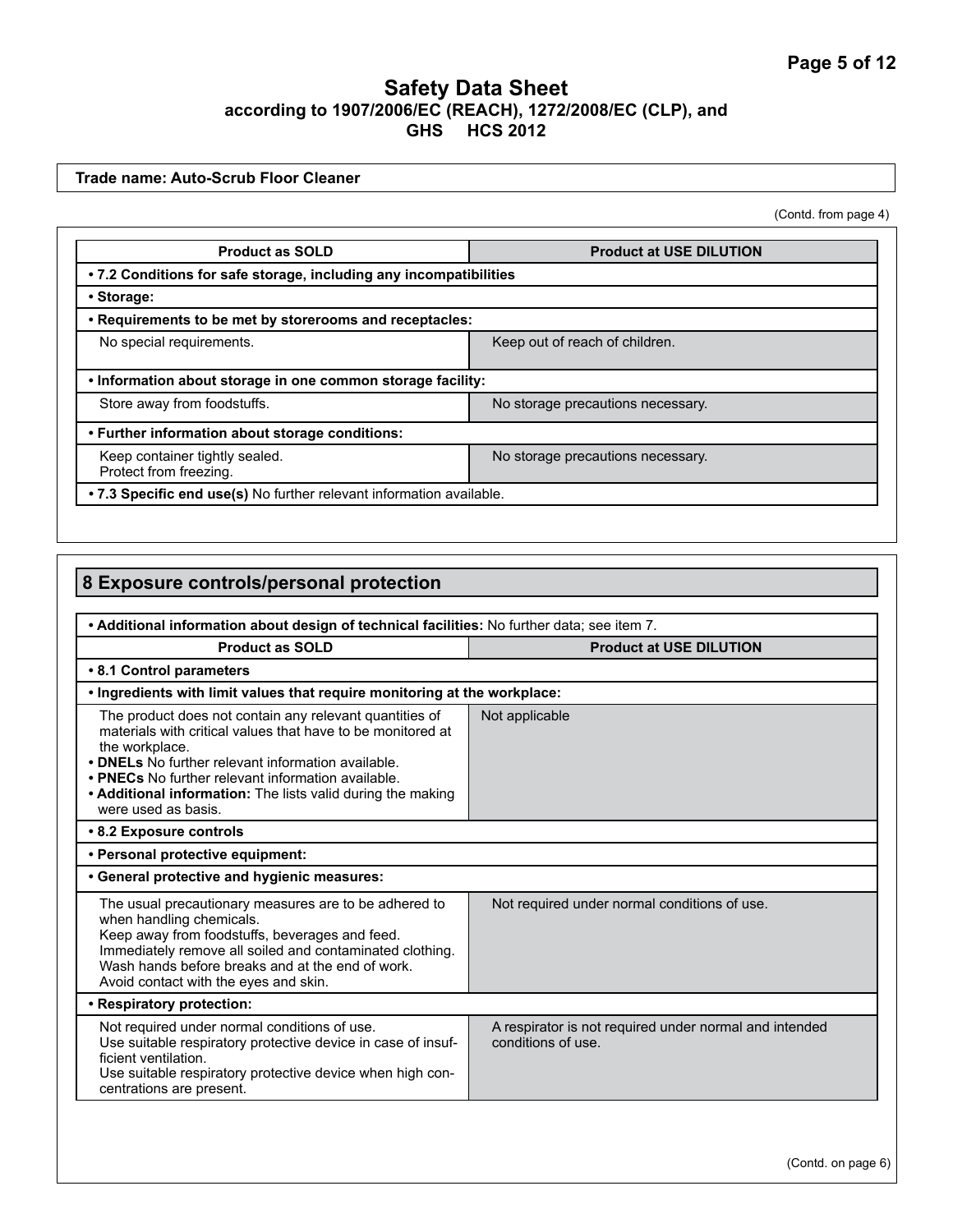| <b>Trade name: Auto-Scrub Floor Cleaner</b>                                                                                                                                                                                                                                                                                                                         |                                                          |                                                |  |
|---------------------------------------------------------------------------------------------------------------------------------------------------------------------------------------------------------------------------------------------------------------------------------------------------------------------------------------------------------------------|----------------------------------------------------------|------------------------------------------------|--|
|                                                                                                                                                                                                                                                                                                                                                                     |                                                          | (Contd. from page 5)                           |  |
| <b>Product as SOLD</b>                                                                                                                                                                                                                                                                                                                                              |                                                          | <b>Product at USE DILUTION</b>                 |  |
| • Protection of hands:                                                                                                                                                                                                                                                                                                                                              |                                                          |                                                |  |
| Protective gloves<br>The glove material has to be impermeable and resistant to<br>the product/ the substance/ the preparation.                                                                                                                                                                                                                                      | conditions.                                              | No protective equipment is needed under normal |  |
| Selection of the glove material on consideration of the<br>penetration times, rates of diffusion and the degradation.                                                                                                                                                                                                                                               |                                                          |                                                |  |
| • Material of gloves                                                                                                                                                                                                                                                                                                                                                |                                                          |                                                |  |
| The selection of the suitable gloves does not only depend<br>on the material, but also on further marks of quality and<br>varies from manufacturer to manufacturer. As the product is<br>a preparation of several substances, the resistance of the<br>glove material can not be calculated in advance and has<br>therefore to be checked prior to the application. | conditions.                                              | No protective equipment is needed under normal |  |
| • Penetration time of glove material                                                                                                                                                                                                                                                                                                                                |                                                          |                                                |  |
| The exact break through time has to be found out by the<br>manufacturer of the protective gloves and has to<br>be observed.                                                                                                                                                                                                                                         | conditions.                                              | No protective equipment is needed under normal |  |
| . For the permanent contact gloves made of the following materials are suitable:                                                                                                                                                                                                                                                                                    |                                                          |                                                |  |
| Neoprene gloves<br>Butyl rubber, BR<br>conditions.                                                                                                                                                                                                                                                                                                                  |                                                          | No protective equipment is needed under normal |  |
| • Eye protection:                                                                                                                                                                                                                                                                                                                                                   |                                                          |                                                |  |
| conditions.<br>Tightly sealed goggles                                                                                                                                                                                                                                                                                                                               |                                                          | No protective equipment is needed under normal |  |
| · Body protection:                                                                                                                                                                                                                                                                                                                                                  |                                                          |                                                |  |
| Protective work clothing.<br>conditions.                                                                                                                                                                                                                                                                                                                            |                                                          | No protective equipment is needed under normal |  |
| • Limitation and supervision of exposure into the environment                                                                                                                                                                                                                                                                                                       |                                                          |                                                |  |
| No further relevant information available.<br>No further relevant information available.                                                                                                                                                                                                                                                                            |                                                          |                                                |  |
| • Risk management measures                                                                                                                                                                                                                                                                                                                                          |                                                          |                                                |  |
| See Section 7 for additional information.<br>No further relevant information available.                                                                                                                                                                                                                                                                             |                                                          | No further relevant information available.     |  |
|                                                                                                                                                                                                                                                                                                                                                                     |                                                          |                                                |  |
| 9 Physical and chemical properties                                                                                                                                                                                                                                                                                                                                  |                                                          |                                                |  |
|                                                                                                                                                                                                                                                                                                                                                                     | <b>Product as SOLD</b><br><b>Product at USE DILUTION</b> |                                                |  |
| • 9.1 Information on basic physical and chemical properties                                                                                                                                                                                                                                                                                                         |                                                          |                                                |  |
| • General Information                                                                                                                                                                                                                                                                                                                                               |                                                          |                                                |  |

Liquid

**• Appearance: Form: Color: • Odor:** 

**• Odor threshold:** 

• pH-value at 20 °C:

| Clear<br>None<br>Not determined. | Clear<br>None<br>Not determined. |
|----------------------------------|----------------------------------|
| 13.0-13.5 for concentrate        |                                  |
|                                  | (Contd. on page 7)               |

Liquid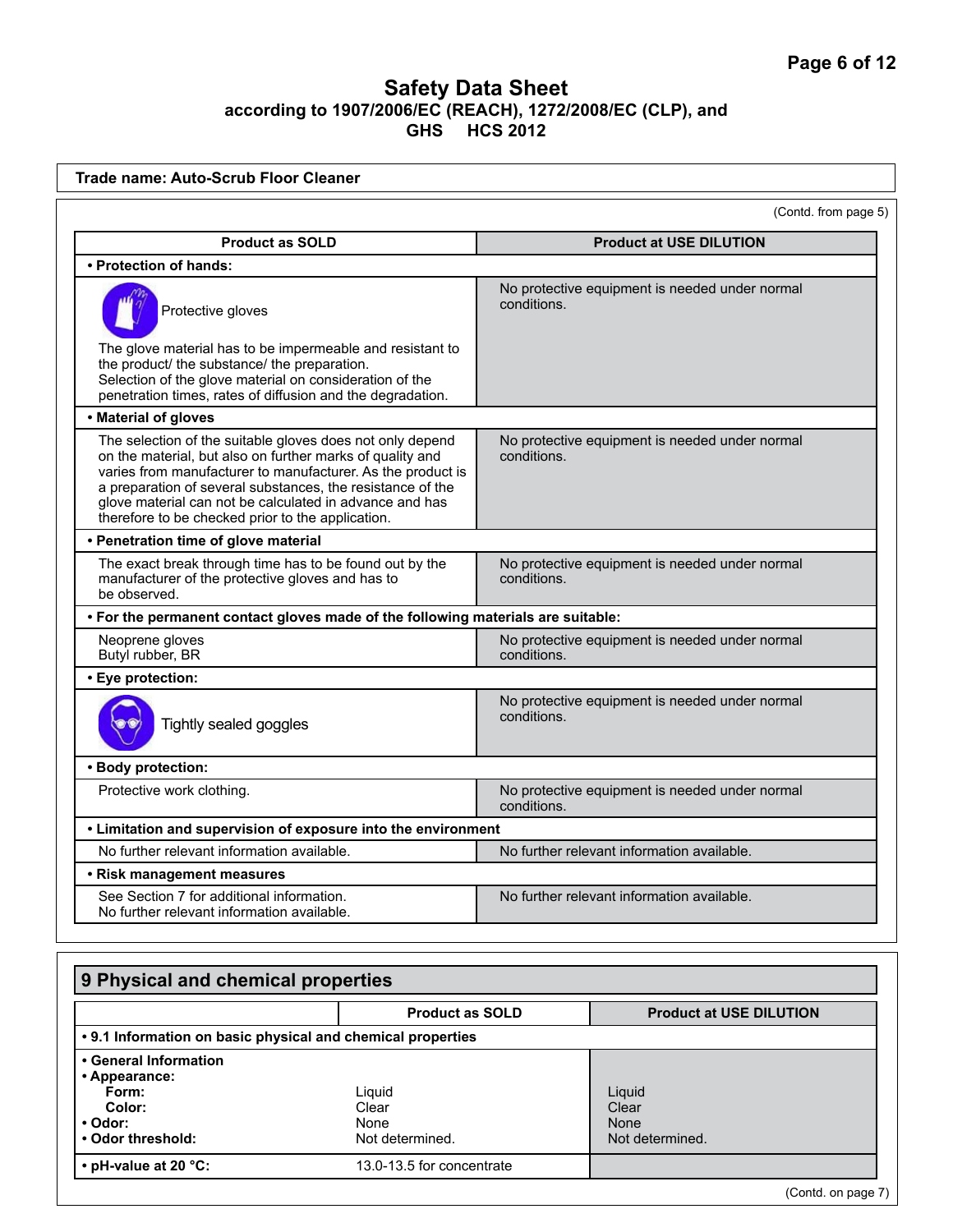|                                                                                                     |                                                                                 | (Contd. from page 6)                                                  |
|-----------------------------------------------------------------------------------------------------|---------------------------------------------------------------------------------|-----------------------------------------------------------------------|
|                                                                                                     | <b>Product as SOLD</b>                                                          | <b>Product at USE DILUTION</b>                                        |
| • Change in condition<br><b>Melting point/Melting range:</b><br><b>Boiling point/Boiling range:</b> | Undetermined.<br>212 °F / 100 °C                                                | Not applicable.<br>100° C / 212° F                                    |
| • Flash point:                                                                                      | >212 °F / >100 °C<br>Product determined not to support<br>sustained combustion. | Not applicable.                                                       |
| • Flammability (solid, gaseous):                                                                    | Not applicable.                                                                 | Not applicable.                                                       |
| • Ignition temperature:                                                                             | Not determined.                                                                 | Not applicable.                                                       |
| • Decomposition temperature:                                                                        | Not determined.                                                                 | Not determined.                                                       |
| · Self-igniting:                                                                                    | Product is not self-igniting.                                                   | Product is not self-igniting.                                         |
| • Danger of explosion:                                                                              | Product does not present an<br>explosion hazard.                                | Product does not present an explosion<br>hazard.                      |
| <b>• Explosion limits:</b><br>Lower:<br>Upper:                                                      | Not determined.<br>Not determined.                                              | Not determined.<br>Not determined.                                    |
| • Vapor pressure at 20 °C:                                                                          | 23 hPa                                                                          | Not determined.                                                       |
| • Density at 20 °C:<br>• Relative density<br>• Vapor density<br>• Evaporation rate                  | 1.02 $g/cm3$<br>Not determined.<br>Not applicable.<br>Not applicable.           | 1.00 $g/cm3$<br>Not determined.<br>Not applicable.<br>Not applicable. |
| . Solubility in / Miscibility with water:                                                           | Fully miscible.                                                                 | Complete                                                              |
| • Partition coefficient<br>(n-octanol/water):                                                       | Not determined.                                                                 | Not determined.                                                       |
| • Viscosity:<br>Dynamic:<br>Kinematic:                                                              | 1.4489 mm <sup>2</sup> /s (cSt) @ 22°C<br>Not applicable.                       | Not determined.<br>Not determined.                                    |
| • Solvent content:<br><b>Organic solvents:</b><br>Water:                                            | Not applicable.<br>82.9%                                                        | Not determined.<br>Not determined.                                    |
| • 9.2 Other information                                                                             | No further relevant information<br>available.                                   | No further relevant information available.                            |

# **10 Stability and reactivity**

- **10.1 Reactivity** Not determined.
- **10.2 Chemical stability**
- **Thermal decomposition / conditions to be avoided:** No decomposition if used and stored according to specifications.
- **10.3 Possibility of hazardous reactions** Toxic fumes may be released if heated above the decomposition point. Reacts with strong acids and alkali. Reacts with strong oxidizing agents.
- **10.5 Incompatible materials:** Strong oxidizing agents.
- **10.6 Hazardous decomposition products:**  Sulphur oxides (SOx) Carbon monoxide and carbon dioxide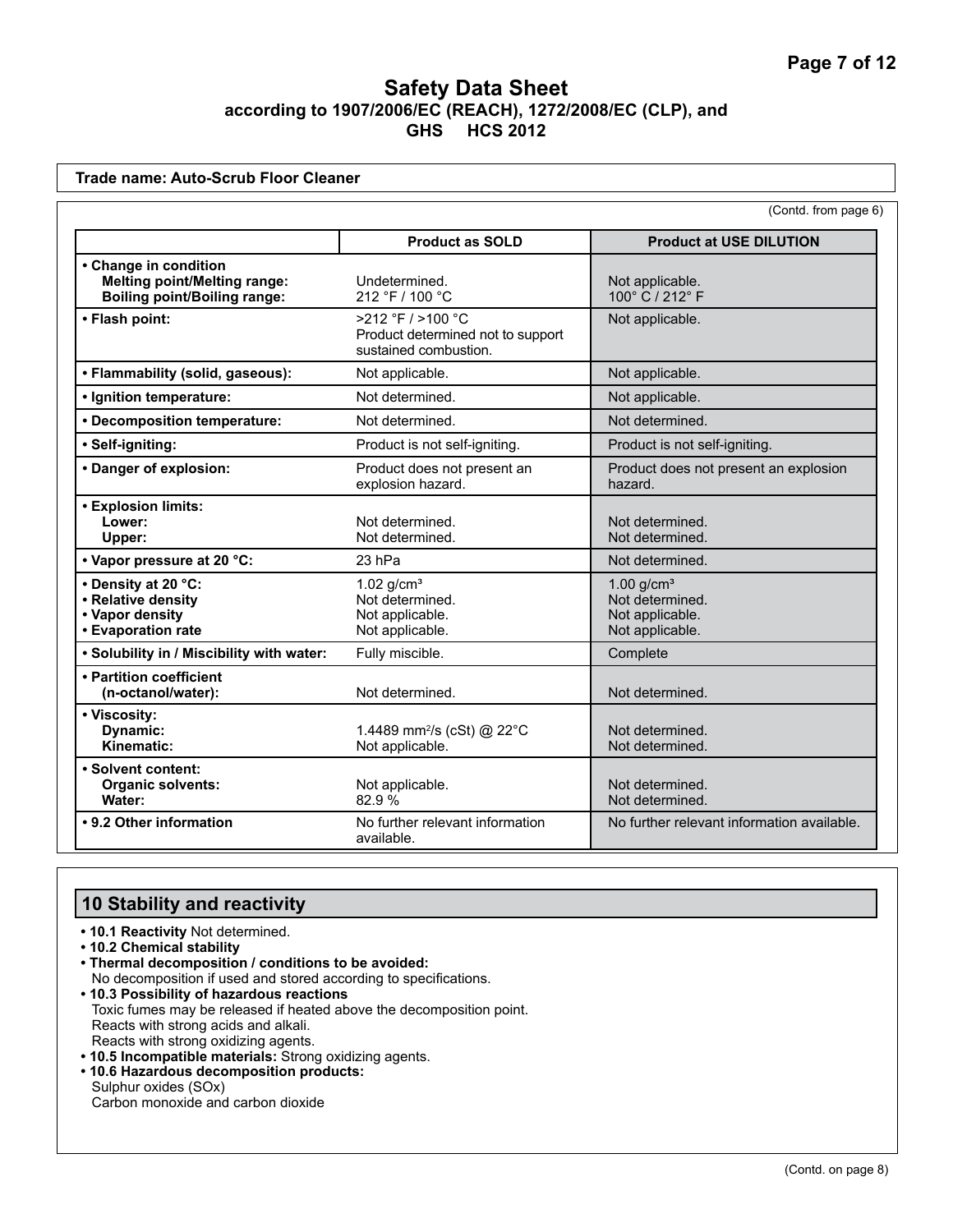**Trade name: Auto-Scrub Floor Cleaner**

(Contd. from page 7)

| <b>11 Toxicological information</b>                                                                                                                                                         |                                |  |
|---------------------------------------------------------------------------------------------------------------------------------------------------------------------------------------------|--------------------------------|--|
| <b>Product as SOLD</b>                                                                                                                                                                      | <b>Product at USE DILUTION</b> |  |
| • 11.1 Information on toxicological effects                                                                                                                                                 |                                |  |
| • Acute toxicity:                                                                                                                                                                           |                                |  |
| • LD/LC50 values relevant for classification:                                                                                                                                               | Non-toxic at use-dilution.     |  |
| 6834-92-0 disodium metasilicate                                                                                                                                                             |                                |  |
| LD50<br>1280 mg/kg (rat)<br>Oral                                                                                                                                                            |                                |  |
| • Primary irritant effect:                                                                                                                                                                  |                                |  |
| • on the skin:                                                                                                                                                                              |                                |  |
| Irritant to skin and mucous membranes.                                                                                                                                                      | Non-hazardous at use-dilution. |  |
| • on the eye:                                                                                                                                                                               |                                |  |
| Strong irritant with the danger of severe eye injury.                                                                                                                                       | Non-hazardous at use-dilution. |  |
| • Sensitization: No sensitizing effects known.                                                                                                                                              | No sensitizing effects known.  |  |
| • Additional toxicological information:                                                                                                                                                     |                                |  |
| The product shows the following dangers according to<br>the calculation method of the General EU Classification<br>Guidelines for Preparations as issued in the latest version:<br>Irritant |                                |  |

#### **12 Ecological information**

**• 12.1 Toxicity**

- **Aquatic toxicity:** The product contains materials that are harmful to the environment.
- **12.2 Persistence and degradability** The product is biodegradable.
- **12.3 Bioaccumulative potential** No further relevant information available.
- **12.4 Mobility in soil** No further relevant information available.
- **Additional ecological information:**
- **General notes:**

This statement was deduced from the properties of the single components.

Water hazard class 1 (German Regulation) (Self-assessment): slightly hazardous for water

Do not allow undiluted product or large quantities of it to reach ground water, water course or sewage system. Due to available data on eliminability/decomposition and bioaccumulation potential prolonged term damage of the environment can not be excluded.

- **12.5 Results of PBT and vPvB assessment**
- **PBT:** Not applicable.
- **vPvB:** Not applicable.
- **12.6 Other adverse effects** No further relevant information available.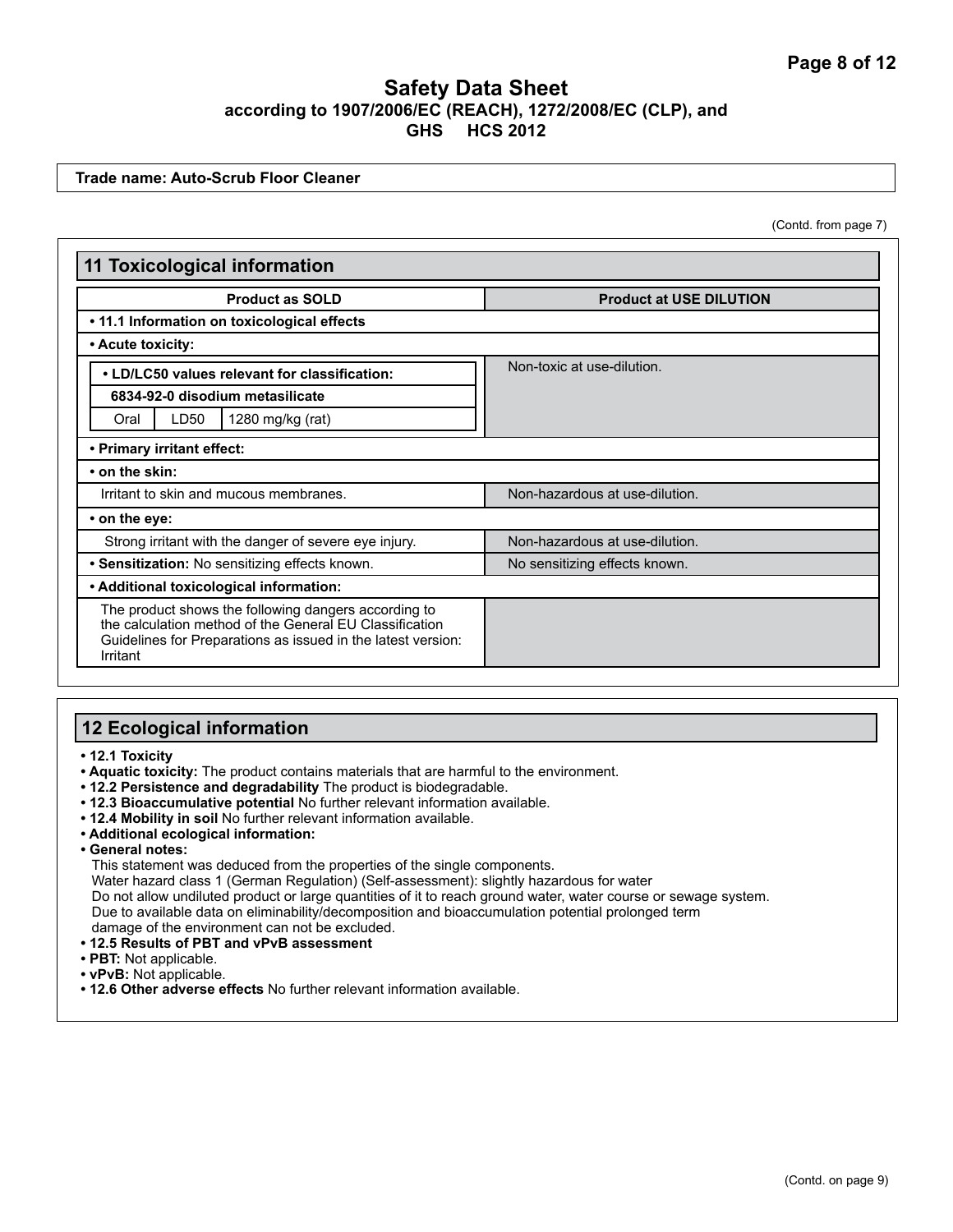**Trade name: Auto-Scrub Floor Cleaner**

(Contd. from page 8)

| <b>13 Disposal considerations</b><br>• 13.1 Waste treatment methods                                                                                                                                                                                          |                                                                                        |  |  |  |
|--------------------------------------------------------------------------------------------------------------------------------------------------------------------------------------------------------------------------------------------------------------|----------------------------------------------------------------------------------------|--|--|--|
|                                                                                                                                                                                                                                                              |                                                                                        |  |  |  |
| • Recommendation                                                                                                                                                                                                                                             |                                                                                        |  |  |  |
| Small amounts may be diluted with plenty of water and<br>washed away. Dispose of bigger amounts in accordance with<br>Local Authority requirements.<br>Must not be disposed together with household garbage. Do<br>not allow product to reach sewage system. | Diluted product can be flushed to sanitary sewer. Discard<br>empty container in trash. |  |  |  |
| • Uncleaned packaging:                                                                                                                                                                                                                                       |                                                                                        |  |  |  |
| • Recommendation: Disposal must be made according to<br>official regulations.                                                                                                                                                                                | Diluted product can be flushed to sanitary sewer. Discard<br>empty container in trash. |  |  |  |
| • Recommended cleansing agents: Water, if necessary<br>together with cleansing agents.                                                                                                                                                                       | Water                                                                                  |  |  |  |

| <b>14 Transport information</b>                                                   |                                  |  |
|-----------------------------------------------------------------------------------|----------------------------------|--|
| <b>Product as SOLD</b>                                                            |                                  |  |
| • 14.1 UN-Number<br>• DOT, ADR, ADN, IMDG, IATA                                   | N/A                              |  |
| • 14.2 UN proper shipping name<br>• DOT, ADR, ADN, IMDG, IATA                     | Cleaning Compounds, NOI, liquid. |  |
| • 14.3 Transport hazard class(es)                                                 |                                  |  |
| • DOT, ADR, ADN, IMDG, IATA<br>• Class                                            | N/A                              |  |
| • 14.4 Packing group<br>• DOT, ADR, IMDG, IATA                                    | N/A                              |  |
| • 14.5 Environmental hazards:<br>• Marine pollutant:                              | Yes                              |  |
| • 14.6 Special precautions for user                                               | Not applicable.                  |  |
| • 14.7 Transport in bulk according to Annex II of<br>MARPOL73/78 and the IBC Code | Not applicable.                  |  |
| • UN "Model Regulation":                                                          | Cleaning Compounds, NOI, liquid. |  |
| <b>Product at USE DILUTION</b> Not intended for transport.                        |                                  |  |

(Contd. on page 10)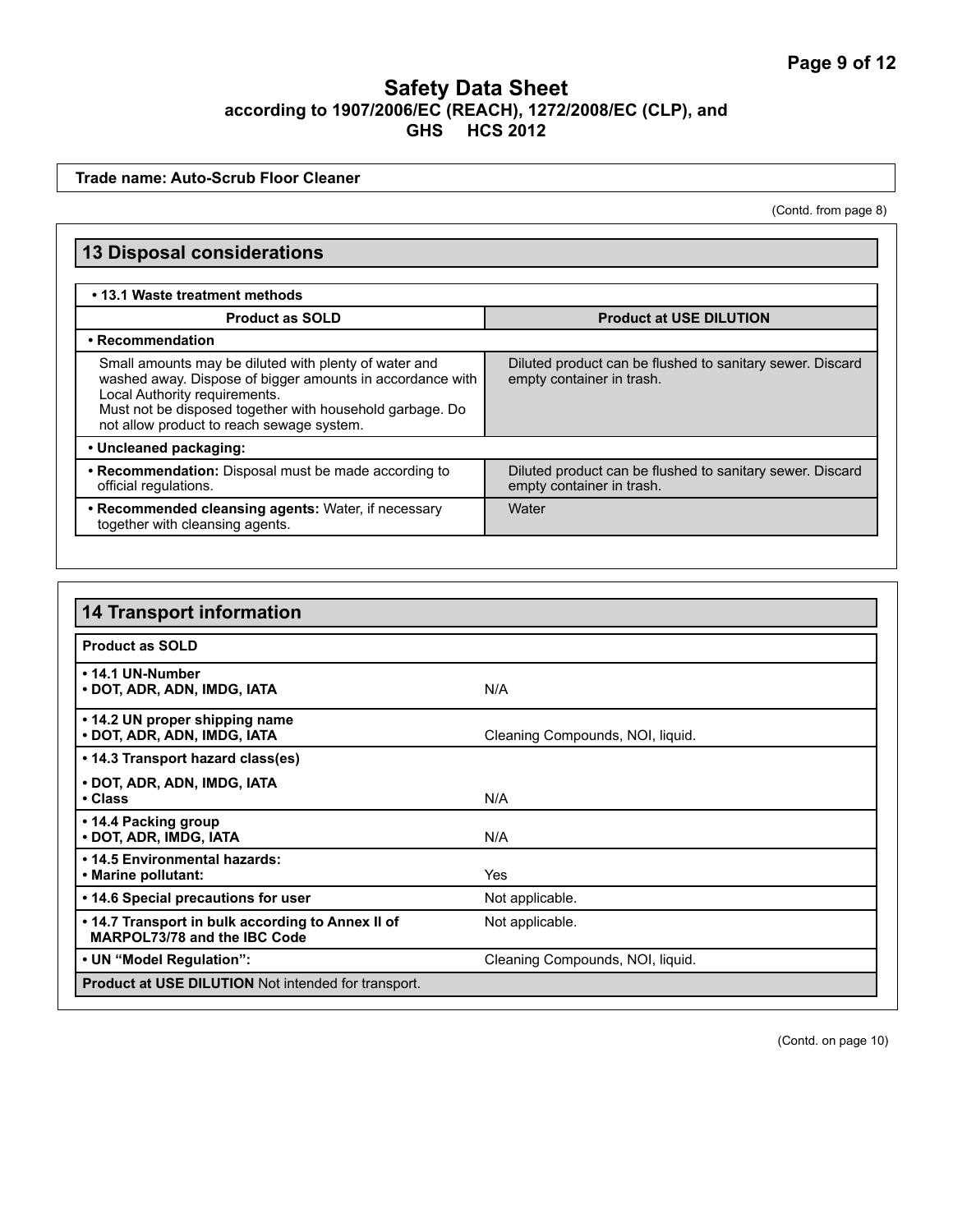**Trade name: Auto-Scrub Floor Cleaner**

(Contd. from page 9)

# **15 Regulatory information**

- **15.1 Safety, health and environmental regulations/legislation specific for the substance or mixture**
- **United States (USA)** • **SARA**

| <b>Product as SOLD</b>                                             | <b>Product at USE DILUTION</b>     |  |
|--------------------------------------------------------------------|------------------------------------|--|
| · Section 355 (extremely hazardous substances):                    |                                    |  |
| None of the ingredients is listed.                                 | Not applicable.                    |  |
| · Section 313 (Specific toxic chemical listings):                  |                                    |  |
| None of the ingredients is listed.                                 | None of the ingredients is listed. |  |
| • TSCA (Toxic Substances Control Act):                             |                                    |  |
| All ingredients are listed.                                        | All ingredients are listed.        |  |
| • Proposition 65 (California):                                     |                                    |  |
| • Chemicals known to cause cancer:                                 |                                    |  |
| None of the ingredients is listed.                                 | None of the ingredients is listed. |  |
| • Chemicals known to cause reproductive toxicity for females:      |                                    |  |
| None of the ingredients is listed.                                 | None of the ingredients is listed. |  |
| • Chemicals known to cause reproductive toxicity for males:        |                                    |  |
| None of the ingredients is listed.                                 | None of the ingredients is listed. |  |
| • Chemicals known to cause developmental toxicity:                 |                                    |  |
| None of the ingredients is listed.                                 | None of the ingredients is listed. |  |
| · Carcinogenic Categories                                          |                                    |  |
| • EPA (Environmental Protection Agency)                            |                                    |  |
| None of the ingredients is listed.                                 | None of the ingredients is listed. |  |
| • IARC (International Agency for Research on Cancer)               |                                    |  |
| None of the ingredients is listed.                                 | None of the ingredients is listed. |  |
| . TLV (Threshold Limit Value established by ACGIH)                 |                                    |  |
| None of the ingredients is listed.                                 | None of the ingredients is listed. |  |
| . NIOSH-Ca (National Institute for Occupational Safety and Health) |                                    |  |
| None of the ingredients is listed.                                 | None of the ingredients is listed. |  |
| • OSHA-Ca (Occupational Safety & Health Administration)            |                                    |  |
| None of the ingredients is listed.                                 | All ingredients are listed.        |  |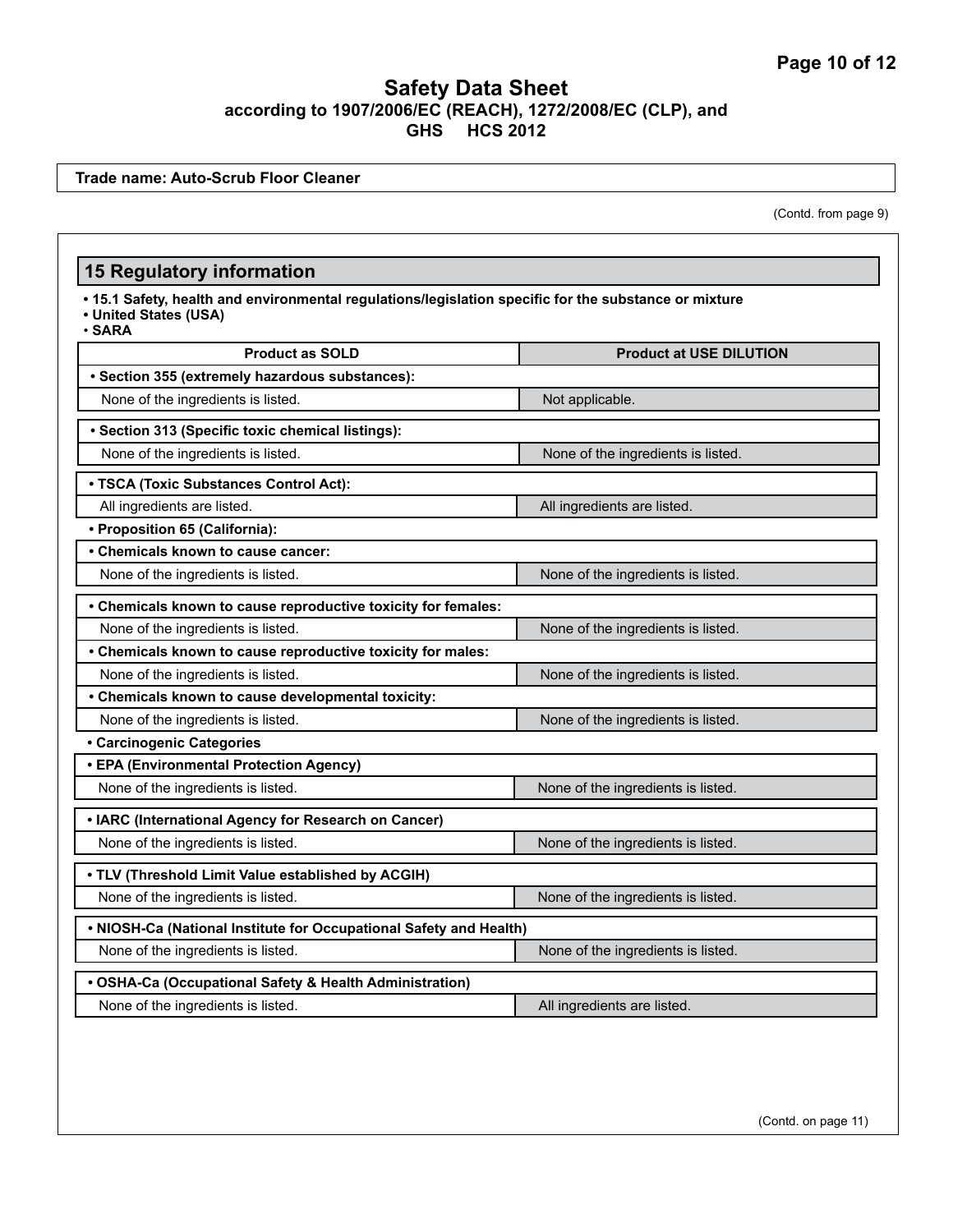|                         |                                           |                                                                            | (Contd. from page 10)                                                                                                       |
|-------------------------|-------------------------------------------|----------------------------------------------------------------------------|-----------------------------------------------------------------------------------------------------------------------------|
| • Canada                |                                           |                                                                            |                                                                                                                             |
|                         | • Canadian Domestic Substances List (DSL) |                                                                            |                                                                                                                             |
|                         | All ingredients are listed.               |                                                                            | All ingredients are listed.                                                                                                 |
|                         |                                           | • Canadian Ingredient Disclosure list (limit 0.1%)                         |                                                                                                                             |
|                         | None of the ingredients is listed.        |                                                                            | None of the ingredients is listed.                                                                                          |
|                         |                                           | • Canadian Ingredient Disclosure list (limit 1%)                           |                                                                                                                             |
| 6834-92-0               |                                           | disodium metasilicate                                                      | None of the ingredients is listed.                                                                                          |
|                         |                                           |                                                                            | . 15.2 Chemical safety assessment: A Chemical Safety Assessment has not been carried out.                                   |
|                         | <b>16 Other information</b>               |                                                                            |                                                                                                                             |
|                         |                                           |                                                                            |                                                                                                                             |
|                         |                                           | features and shall not establish a legally valid contractual relationship. | This information is based on our present knowledge. However, this shall not constitute a guarantee for any specific product |
| • Relevant phrases      |                                           |                                                                            |                                                                                                                             |
| H302                    | Harmful if swallowed.                     |                                                                            |                                                                                                                             |
| H314                    |                                           | Causes severe skin burns and eye damage.                                   |                                                                                                                             |
| H315                    | Causes skin irritation.                   |                                                                            |                                                                                                                             |
| H318                    |                                           | Causes serious eye damage.                                                 |                                                                                                                             |
| H319                    |                                           | Causes serious eye irritation.                                             |                                                                                                                             |
| H335                    |                                           | May cause respiratory irritation.                                          |                                                                                                                             |
| R <sub>22</sub>         | Harmful if swallowed.                     |                                                                            |                                                                                                                             |
| R34                     | Causes burns.                             |                                                                            |                                                                                                                             |
| R36/38                  | Irritating to eyes and skin.              |                                                                            |                                                                                                                             |
| R37                     |                                           | Irritating to respiratory system.                                          |                                                                                                                             |
| R41                     |                                           | Risk of serious damage to eyes.                                            |                                                                                                                             |
|                         |                                           |                                                                            |                                                                                                                             |
| <b>Product as SOLD</b>  |                                           |                                                                            | <b>Product at USE DILUTION</b>                                                                                              |
|                         |                                           | • Hazardous Material Information System (U.S.A.)                           |                                                                                                                             |
|                         |                                           | $\overline{2}$                                                             | <b>Health</b><br>$\mathbf{0}$                                                                                               |
| <b>Health</b>           |                                           |                                                                            |                                                                                                                             |
| <b>Flammability</b>     |                                           | 0                                                                          | <b>Flammability</b><br>0                                                                                                    |
|                         |                                           |                                                                            |                                                                                                                             |
| <b>Physical hazards</b> |                                           | $\bf{0}$                                                                   | <b>Physical hazards</b><br>$\mathbf{0}$                                                                                     |
|                         |                                           |                                                                            |                                                                                                                             |
|                         |                                           | 4=Very High; 3=High; 2=Moderate; 1=Slight; 0=Insignificant                 | 4=Very High; 3=High; 2=Moderate; 1=Slight; 0=Insignificant                                                                  |
|                         | • NFPA ratings (scale 0 - 4)              |                                                                            |                                                                                                                             |
|                         | Health $= 2$                              |                                                                            | Health = $1$                                                                                                                |
|                         | $Fire = 0$                                |                                                                            | $Fire = 0$                                                                                                                  |

(Contd. on page 12)